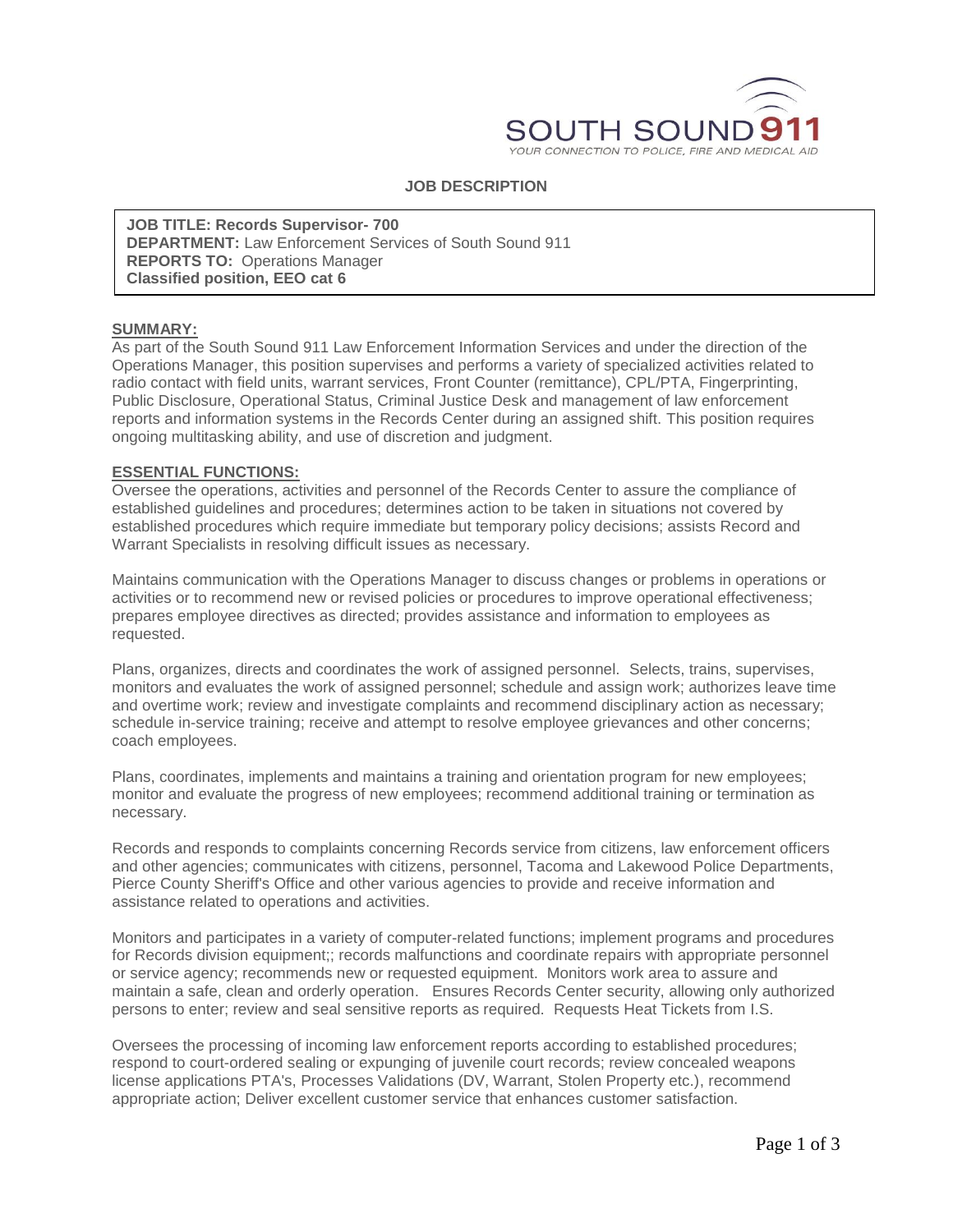Manage archive storage of records.

Responsible for cashing out the front counter registers, completing and submitting daily remittances to the budget section, and accountable for the transfer of funds from agency to the bank via courier.

## **QUALIFICATIONS:**

Five years of increasingly responsible experience in processing and maintaining law enforcement records and reports as a Records Specialist or Warrant Specialist.

## **KNOWLEDGE AND EXPECTATIONS:**

Read, interpret, explain, apply and follow applicable laws, ordinances, codes, regulations, policies and procedures.

Basic research methods to prepare clear and concise reports using law enforcement report preparation procedures.

Perform clerical duties such as filing, duplications and typing.

Work appropriately with confidential material and information.

Keyboarding at 45 words net per minute from clear copy.

Work with speed and accuracy.

Train, supervise, coach and evaluate the work of others.

Follow safety rules and regulations.

Proficient with standard suite of Microsoft Office software and database applications, peripheral equipment, fax machine, phone system, police radio, and teletype.

Communicate efficiently and effectively both orally and in writing using tact, patience and courtesy. Maintain cooperative and effective working relationships with others.

Analyze situations quickly and adopt an effective course of action.

Organize work with many interruptions and multiple tasks to meet schedules and timelines.

### **Is this position closely, moderately or minimally supervised?** Minimally

**Please explain:** Employees are expected to work independently in a variety of tasks and ask for assistance/clarification from Operations Manager or Assistant Director when questions/concerns arise. **Does this position have supervisory responsibility (i.e., responsible for hiring, firing, performance**  appraisals, etc.)? Yes  $\boxtimes$  No  $\Box$ 

Does this position have access to confidential information? Yes  $\boxtimes$  No  $\Box$  If yes, please explain: We handle police records on a 24x7 basis. All information is confidential. State interface certification is required.

Does this position have access to or handle company funds? Yes  $\boxtimes$  No  $\Box$  If yes, please **explain:** We provide services for which currency is rung up through the cash register, Supervisors are in charge of preparing the nightly deposits.

**Is it important to this position that the incumbent be able to communicate fluently in English? Yes**   $\boxtimes$  **No**  $\Box$  **If yes, please explain:** Most of the business is done over the phone or in electronic communications, therefore it is imperative that we be able to communicate to the customers.

### **LICENSES, CERTIFICATES AND OTHER REQUIREMENTS:**

Completion of a satisfactory background investigation.

### **PHYSICAL REQUIREMENTS:**

Records Center environment is subject to rotating shifts and rotating days off every four weeks and working overtime.

Subject to lifting up to 35 pounds; standing, bending, stooping and reaching or sitting for eight hour periods, continuous contact with monitors/CRTs, and noise from communications and office equipment.